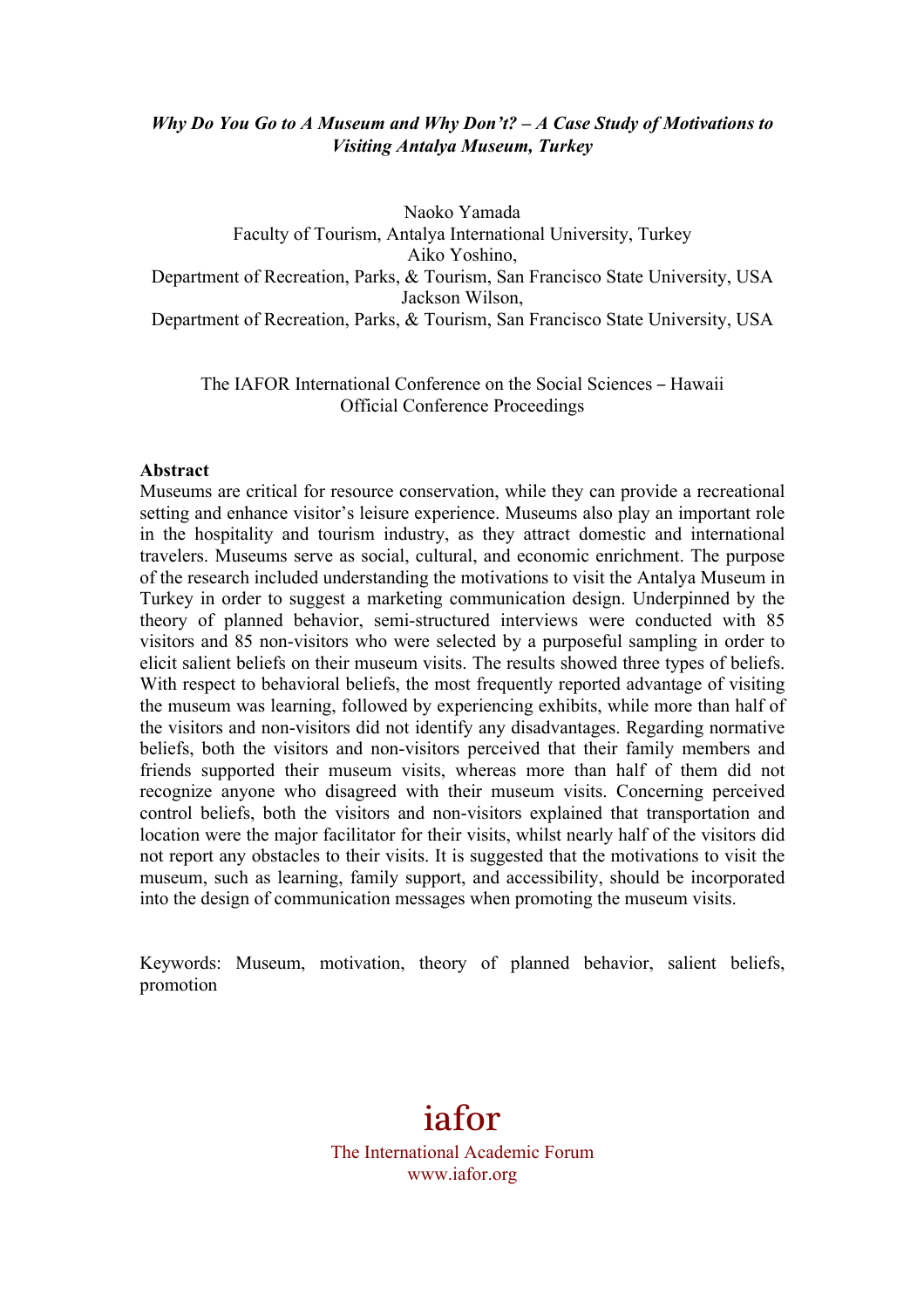### **Background**

Museums play an important role in the recreation and tourism industries, as they attract a number of visitors and have become a destination for domestic and international travelers (Brida, Meleddu, & Pulina, 2012b; Jansen-Verbeke & Rekom, 1996) and an economic source (Brida, Disegna, & Scuderi, 2013). Despite the significant role, museums have been encountered an increase competition with other attractions and struggled for governmental fund and public support (American Association of Museums, 2012). This has led museum to become market-oriented, paying attention to public needs and expectations. Understanding why some people visit a museum and why others do not visit provides insights for a marketing strategy of the museum and tourism policy. The purpose of the research was to understand the motivation of people toward visiting Antalya Museum in Turkey. In order to obtain a clear understanding of the reason behind visiting or not visiting the museum, the salient beliefs about visiting the museum of visitors and non-visitors needs to be elicited.

Many authors have reported the contributors motivating people to visit museums (Axelsen, 2007; Burton, Louviere, & Young, 2009; Falk, Heimlich, & Bronnenkant, 2008; Packer, 2006; Packer & Ballantyne, 2002; Powell & Kokkranikal, 2015; Thyne, 2001). Falk and Dierking (2000) contended "free-choice learning" as a major anticipated outcome of all museum visitors' experiences. Thyne (2001) used the laddering technique to uncover the reasons to visit the museum in New Zealand and reported socialization being with family and friends as a major purpose of visiting the museum in addition to education and learning. Packer and Ballantyne (2002) compared the motivations to visit educational leisure settings at a museum, an aquarium, and an art gallery in Australia and found that museum was the important place of learning. These research findings revealed learning is one of the major motives for museum visitors regardless of the degree of its prominence. A museum researcher John Falk (2009), who extensively reviewed studies on the motivations of museum visits, maintained that an obvious reason for a museum visit – learning – was overlooked. "Some come to learn explicitly, some come to learn implicitly, but all come to learn!" (p.56). Learning seems to be indispensable reason for visiting a museum.

Falk and his colleagues (Falk, 2006, 2009) conducted interviews with visitors at the California Science Center about their reasons to visit there and concluded that their expectations and motivations for a museum visit could be clustered the visitors into five identity-related categories: explorer, facilitator, experience seeker, professional/hobbyist, and spiritual pilgrims. These five identities indicate that there is a particular aspect that each of the identities has to fulfill. Fulfilling the need of playing these identities is the motive for museum visitors. Sheng and Chen (2012) conducted questionnare surveys at five museums in Taiwan to investigate visitor's expecations and identified five types of experience expectations: easiness and fun, cultural entertainment, personal identification, historical reminiscence, and escapism. Their findings also indicate that people show a particular expectation to fulfill when they visit a museum and that they visit a museum when they feel a need of satisfying one or more of the five types of expectations. These study findings suggest museum managers to consider certain predilections toward museums and design promotional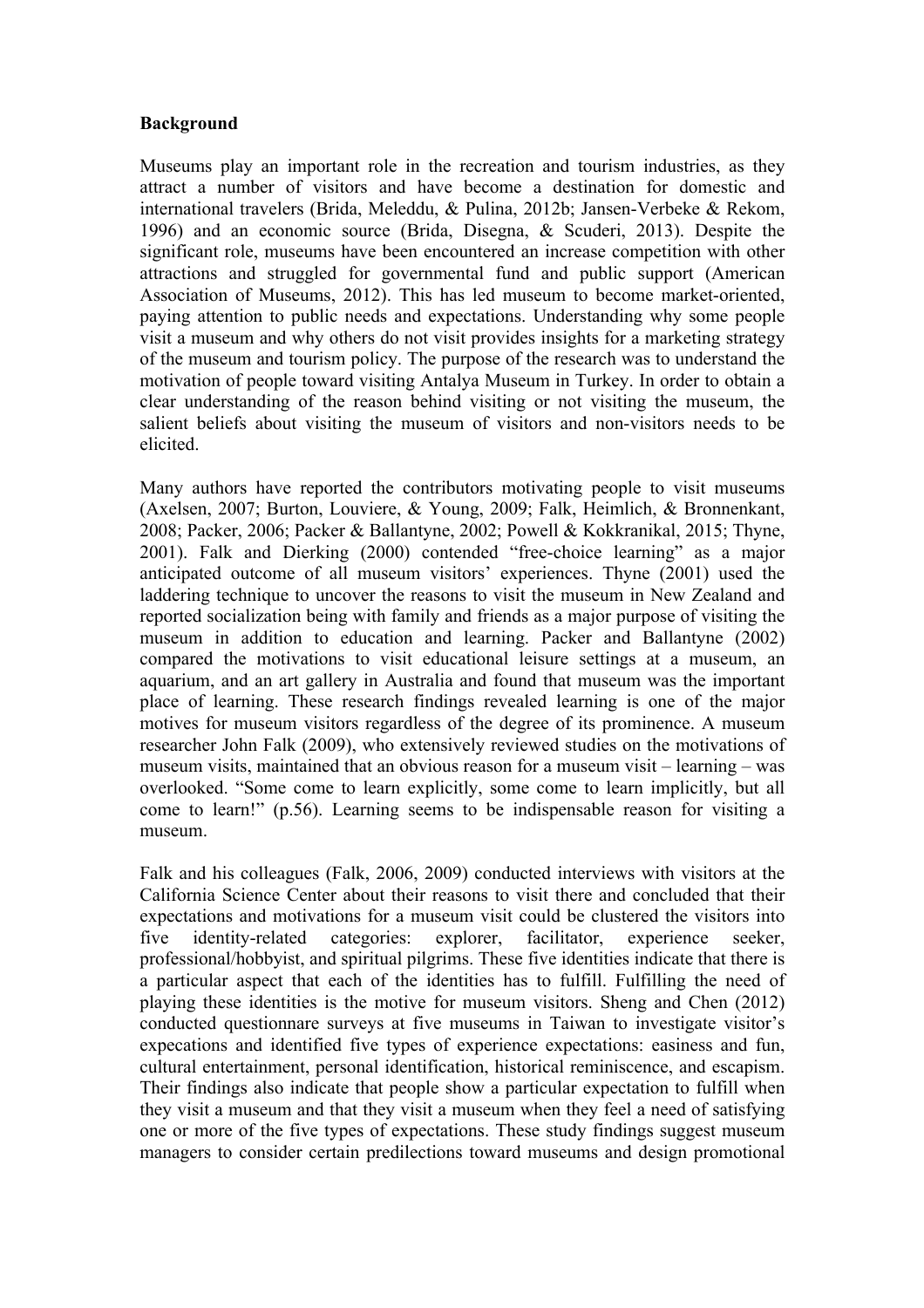communication messages and attractive exhibitions in a way to fulfill such predilections to promote their museums.

Powell & Kokkranikal (2015) conducted interviews with visitors to the Imperial War Museum in the U.K. and reported that socialization, interactions with exhibitis, and the location of the museums were important motivating factors. They found that extrinsic motivaitons were more dominant than the intrinsic one to visit the museum, while motivations were multi-faced and a combination of both intrinsic and extrinsic ones. In contrast to these findings, Mastandrea et al. (2016) found that intrinsic motivaitons were more influential than the extrinsic ones for universtiy students in Italy to visit a museum. Young audiences perceived external behavioral control, such as a lack of information, time, and chance, high price, as a constraint and driven by interest in arts, fulfilling pleasure, and emotional engagement. The authors suggested that for young peole, an opportunity to visit would need to be remined. These research findings suggest that there are multiple unequivocal reasons to visit as well as interpersonal purposes. They also suggest museum marketers to segment their target audiences, position themselves in a way that they can serve such a segmented audience, and provide each targeted segment with a particularly designed experiences and events in order to promote their museums.

As we have argued above, museum visitors have beliefs on their museum visits, while some people believe some constraints to visit or are unaware of the needs to fulfill at a museum. Uncovering what people believe in regard to their museum visits will allow museum marketers to design promotional communication, events, and exhibitions presentations to attract visitors to their museums. Research is needed to understand the reasons why people visit or do not visit a certain museum in order to obtain such a guideline for museum marketing.

Arguably, one of the most widely applied theoretical frameworks by which to explain behavioral performance is Ajzen's (1991, 2012) Theory of Planned Behavior (TPB). This theory postulates that an individual's intention to perform a behavior is a central motivational factor to influencing a behavior and that the intention is assumedly directly influenced by three determinants: attitude, subjective norm, and perceived behavioral control. These direct determinants are affected by respective counterbeliefs in regard to performing the behavior. Attitude toward the behavior is formed by behavioral beliefs, which are the expected outcomes and consequences of performing the behavior as well as the evaluation of each of the outcomes and consequences. Subjective norm is constructed via normative beliefs, which are the perceived social pressures of whether important referents approve or disapprove of his/her performing the behavior. Perceived behavioral control is formulated via control beliefs, which are the perceived presence of factors that may facilitate or impede the ease of the behavioral performance.

According to the TPB, it can be predicated that understanding the relevant salient beliefs on a particular behavior will allow us to predict the behavioral occurrence. Additionally, investigating the salient beliefs of a particular behavior may enable us to not only identify what makes an individual perform the particular behavior but also to uncover what makes him/her not perform the behavior. Focusing on the salient beliefs on a particular behavior will contribute to examining the likelihood that a certain behavior will occur, which may help design a marketing communication strategy to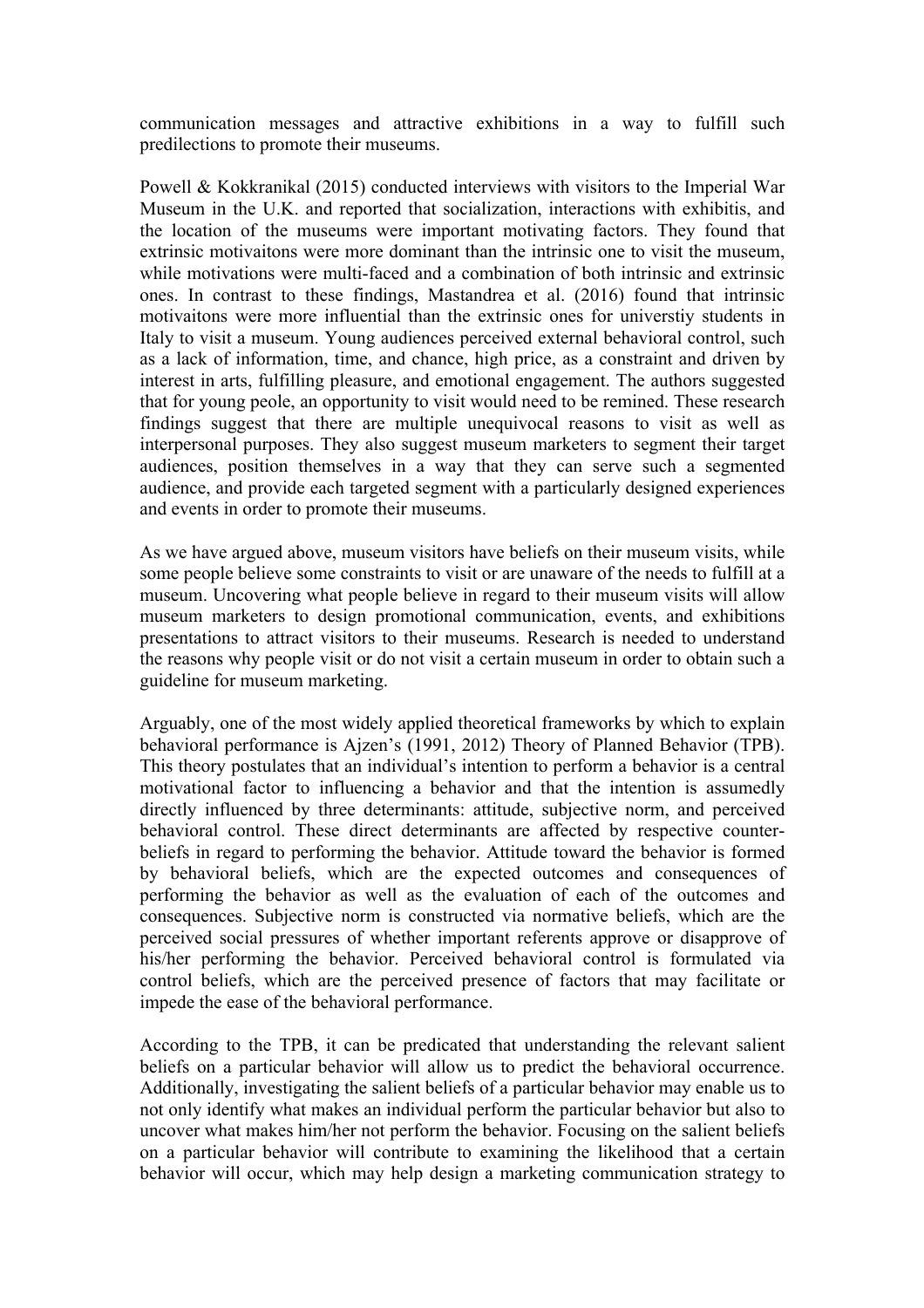promote the museum visits. Research is needed to investigate the beliefs about visiting Antalya Museum. Additionally, in order to understand why some people do not visit the museum, research focusing on non-visitors is needed. Therefore, research about the beliefs on visiting Antalya Museum was needed with two groups: visitors and non-visitors. This exploratory belief elicitation research was aimed at identifying the visitor's and non-visitor's salient beliefs about their visits to Antalya Museum.

Antalya Museum is one of the largest archeological museums in Turkey and exhibits a comprehensive archeological collection. Antalya is a Mediterranean beach resort city that attracts international tourists all year round. Antalya Museum is located at a scenic coastline and close proximity to central down town of the city. It can be reached by frequent public bus and tram.

### **Methods**

Following the theoretical rationale and measurement procedures of Ajzen (n.d.), Beeton et al. (2005), and Ham et al. (2008), elicitation research was undertaken at Antalya Museum in November 2015. Semi-structured one-on-one interviews were conducted at the site with a convenience sample of visitors and non-visitors. Interview respondents included adults who were 18 years of age or older. Interviewers approached an individual visitor at the museum to invite him/her to the interview. They also approached adult individuals outside of the museum to ask them whether they have ever visited a museum in the past, and if not, they were invited to the interviews.

Following widely applied TPB-based instrument, the interview guide contained six open-ended questions, each of which related to one of the TPB's three main beliefs (i.e., behavioral beliefs, normative beliefs, and control beliefs), in addition to questions on demographic information.

- 1. What do you see as the advantages or good things that could occur by visiting Antalya Culture and Arts today?
- 2. What do you see as the disadvantages or bad things that could occur by visiting Antalya Culture and Arts today?
- 3. Who (individuals or groups whose opinions you consider personally influential) do you think would support or approve of your visiting Antalya Museum today?
- 4. Who (individuals or groups whose opinions you consider personally influential) do you think would object or disapprove of your visiting Antalya Culture and Arts today?
- 5. What factors or circumstances enable or make it easy for you to visit Antalya Culture and Arts today?
- 6. What factors or circumstances make it difficult for you to visit Antalya Culture and Arts today?

The questions were adopted from Ham et al.'s (2009) study, changing wordings to fit this research. The interviewers were multilingual in English, Turkish, and/or Russian, as the city collected international tourists and these languages are typically used among tourists.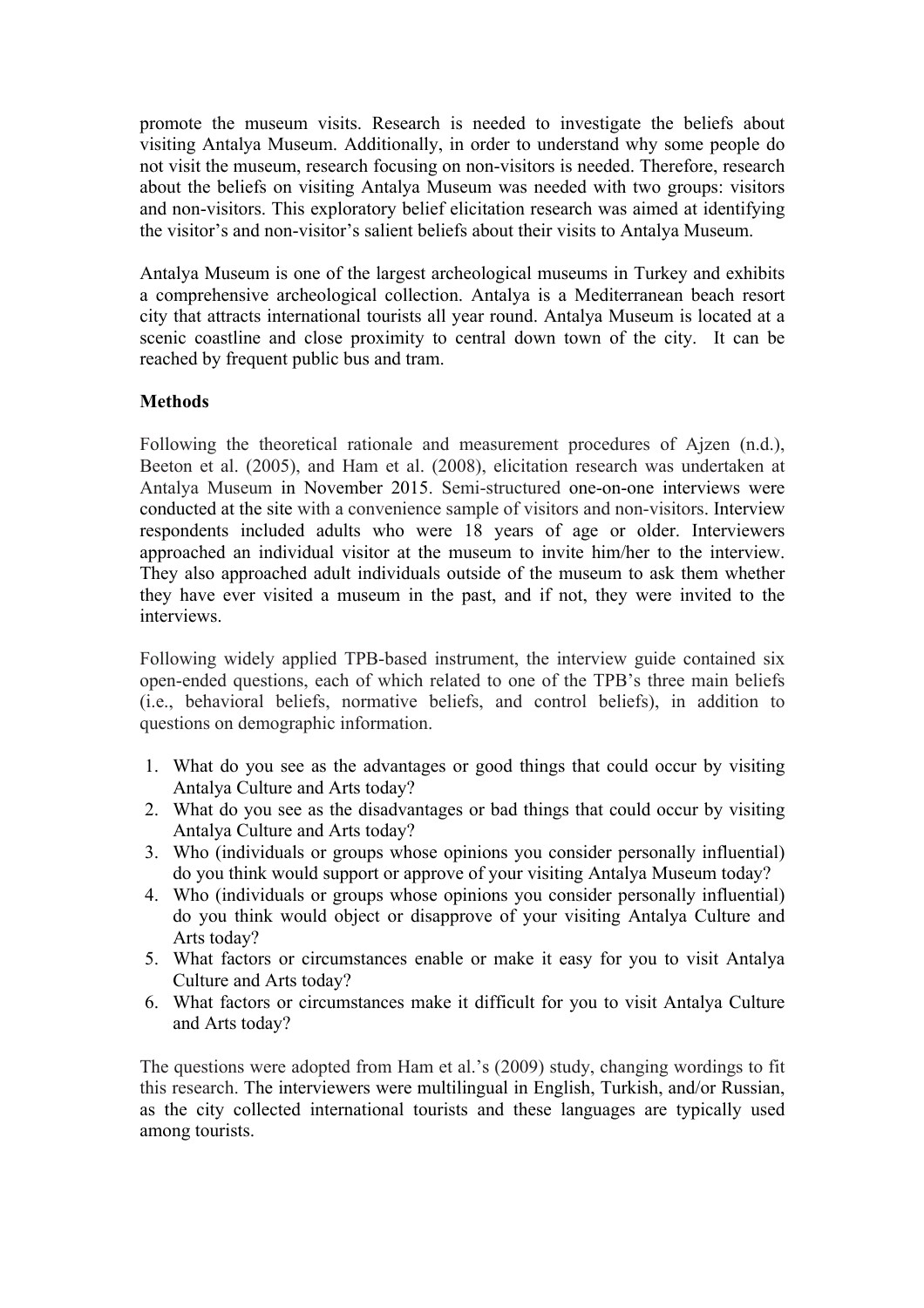The interview responses were transcribed verbatim in English even if the original language was another language. A content analysis of the interview responses identified beliefs with respect to visiting the museum and provided an inventory of behavioral beliefs, normative beliefs, and control beliefs potentially salient to the behavior. In the analysis, the texts were broken into discrete elements so as to better examine the similarities and differences among the responses, and major ideas and recurring themes were identified.

### **Results**

### *Respondents*

A total of 170 respondents participated in the interviews, including 85 visitors and 85 of non-visitors. As the Table 1 shows, the majority of visitors and non-visitors responded in English (85% and 67%, respectively), while more number of the nonvisitors (29%) responded in Turkish than the visitors (13%). The major age ranges of the visitors were 20s (29%), 30s (28%), and 40s (16%), while almost a half of the non-visitors were 20s (49%). The gender of visitors and non-visitors split almost equally.

Table 1. Respondent's demography

| Table 1. Respondent's demography |            |                      |                         |              |           |  |  |  |
|----------------------------------|------------|----------------------|-------------------------|--------------|-----------|--|--|--|
| Language spoken                  |            | Age range            |                         |              | Gender    |  |  |  |
| Visitors $(n=85)$                |            |                      |                         |              |           |  |  |  |
| English                          | 72 (85%)   | 18-19                | 6 $(7%)$                | Female       | 42 (49%)  |  |  |  |
| Turkish                          | 11(13%)    | 20s                  | 25(29%)                 | Male         | 42 (49%)  |  |  |  |
| Russian                          | 2 $(2%)$   | 30s                  | 24(28%)                 | Unknow       | 1 $(1\%)$ |  |  |  |
|                                  |            |                      |                         | $\mathsf{n}$ |           |  |  |  |
|                                  |            | 40s                  | $14(16\%)$              |              |           |  |  |  |
|                                  |            | 50s                  | 6 $(7%)$                |              |           |  |  |  |
|                                  |            | 60s<br><sub>or</sub> | $9(11\%)$               |              |           |  |  |  |
|                                  |            | over                 |                         |              |           |  |  |  |
|                                  |            | Unknown              | $(1\%)$<br>$\mathbf{1}$ |              |           |  |  |  |
| Non-visitors $(n=85)$            |            |                      |                         |              |           |  |  |  |
| English                          | 57 $(67%)$ | 18-19                | 8(9%)                   | Female       | 44 (52%)  |  |  |  |
| Turkish                          | 25(29%)    | 20s                  | 42 (49%)                | Male         | 41 (48%)  |  |  |  |
| Russian                          | 3 $(4\%)$  | 30s                  | 15(18%)                 |              |           |  |  |  |
|                                  |            | 40s                  | 13(15%)                 |              |           |  |  |  |
|                                  |            | 50s                  | 5 $(6%)$                |              |           |  |  |  |
|                                  |            | 60s<br><sub>or</sub> | 2 $(2%)$                |              |           |  |  |  |
|                                  |            | over                 |                         |              |           |  |  |  |

The TPB-based interview question uncovered a range of visitor motivations to the museum. Table 2 presents a summary of responses in respect to each of the three TPB belief categories: behavioral beliefs, normative beliefs, and perceived behavioral control beliefs. The total percentage calculated exceeds 100% because respondents offered multiple responses.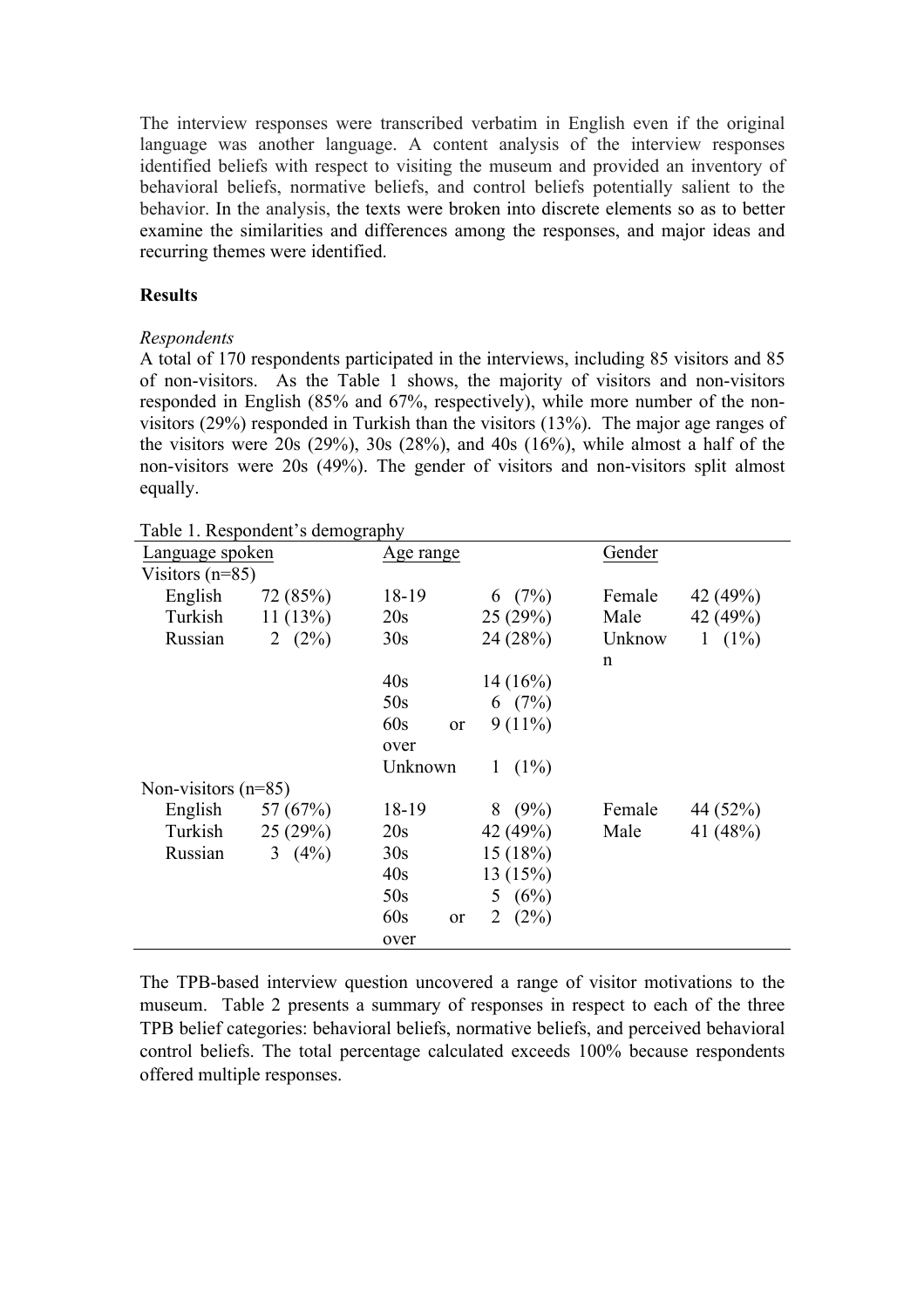| Visitors $(n=85)$        | Frequency<br>$\frac{6}{6}$ |                  | Non-visitors $(n=85)$             | Frequency<br>$\frac{6}{6}$ |                  |
|--------------------------|----------------------------|------------------|-----------------------------------|----------------------------|------------------|
| <b>Behavioral Belief</b> |                            |                  |                                   |                            |                  |
| Advantage                |                            |                  | Advantage                         |                            |                  |
| Learning                 | 60                         | (70.6)           | Learning                          | 38                         | (44.7)           |
| Experiencing exhibits    | 21                         | (24.7)           | Experiencing exhibits             | 36                         | (42.3)           |
| Others/Miscellaneous     | 14                         | (16.4)           | No advantage                      | 13                         | (15.3)           |
|                          |                            |                  | Miscellaneous                     | 13                         | (15.3)           |
| Disadvantage             |                            |                  | Disadvantage                      |                            |                  |
| No disadvantages         | 42                         | (49.4)           | No disadvantages                  | 43                         | (50.5)           |
| of<br>Low<br>quality     | 17                         | (20.0)           | Getting bored                     | 10                         | (11.8)           |
| presentation             |                            |                  |                                   |                            |                  |
| Being crowded            | $\overline{4}$             | (4.7)            | Spending time/money<br>Becoming   | 10                         | (11.8)           |
| Getting bored            | $\overline{4}$             | (4.7)            | unpleasant/disappointe<br>d       | 6                          | (7.1)            |
| No answer                | $\overline{2}$             | (2.3)            | Inadequate<br>facility<br>quality | 5                          | (5.9)            |
| Others                   | 9                          | (10.6)           | Being crowded                     | $\overline{4}$             | (4.7)            |
|                          |                            |                  | No Answer                         | $\overline{2}$             | (2.3)            |
|                          |                            |                  | Others                            | 6                          | (7.1)            |
|                          |                            |                  |                                   |                            |                  |
| <b>Normative Belief</b>  |                            |                  |                                   |                            |                  |
| Approval                 |                            |                  | Approval                          |                            |                  |
| Family<br>Friends        | 28<br>19                   | (32.9)           | Family<br>Friends                 | 41                         | (48.2)           |
|                          | 12                         | (22.4)           | Lecturer                          | 28<br>12                   | (27.1)           |
| Advertising<br>Myself    | 10                         | (14.1)<br>(11.8) | No One                            | 10                         | (14.1)<br>(11.8) |
| Lecturer                 | $\boldsymbol{7}$           | (8.2)            | Advertising                       | $\overline{4}$             | (4.7)            |
| Others                   | 6                          | (7.1)            | Others                            | 8                          | (9.4)            |
| No One                   | $\overline{\mathbf{3}}$    | (3.5)            | No Answer                         | $\mathbf{1}$               | (1.2)            |
| No Answer                | $\overline{2}$             | (2.3)            |                                   |                            |                  |
| Disapproval              |                            | Disapproval      |                                   |                            |                  |
| No One                   | 44                         | (51.8)           | No One                            | 48                         | (56.5)           |
| Family                   | 12                         | (14.1)           | Friends                           | 23                         | (27.1)           |
| Friends                  | 10                         | (11.8)           | Family                            | 8                          | (9.4)            |
| Others                   | 6                          | (7.1)            | Others                            | 5                          | (5.9)            |
|                          |                            |                  |                                   |                            |                  |

Table 2. Frequency of Responses on Behavioral, Normative, and Control Beliefs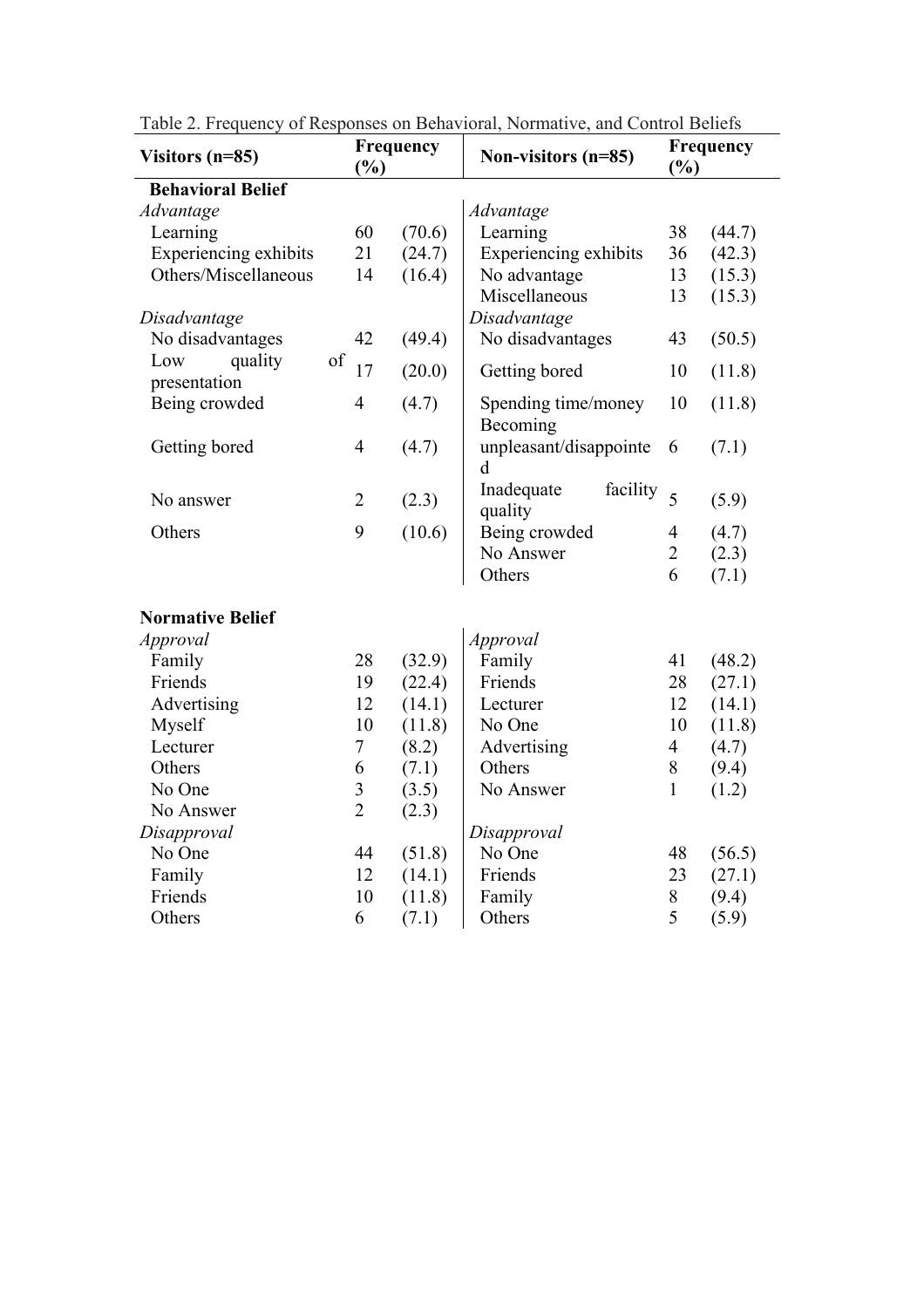# **Perceived Control Belief**

| Facilitator     |                |        | Facilitator         |    |        |
|-----------------|----------------|--------|---------------------|----|--------|
| Transportation  | 34             | (40.0) | Transportation      | 36 | (42.4) |
| Location        | 23             | (27.1) | Location            | 26 | (30.6) |
| 7<br>Weather    |                | (8.2)  | <b>Entrance Fee</b> | 8  | (9.4)  |
| 5<br>Tour       |                | (5.9)  | Time/commitment     | 5  | (5.9)  |
| Time/commitment | $\overline{4}$ | (4.7)  | Museum card         | 5  | (5.9)  |
| Others          | 21             | (24.7) | Friend              | 4  | (4.7)  |
|                 |                |        | Advertisement       | 4  | (4.7)  |
|                 |                |        | Weather             | 4  | (4.7)  |
|                 |                |        | Nothing             | 4  | (4.7)  |
|                 |                |        | Others              | 3  | (3.5)  |
| Impediment      |                |        | Impediment          |    |        |
| Nothing         | 41             | (48.2) | Nothing             | 15 | (17.6) |
| Weather         | 20             | (23.5) | Entrance fee        | 15 | (17.6) |
| Time/commitment | 7              | (8.2)  | Time/commitment     | 9  | (10.6) |
| Entrance fee    | 5              | (5.9)  | Transportation      | 9  | (10.6) |
| Location        | $\overline{4}$ | (4.7)  | Weather             | 9  | (10.6) |
| Others          | 12             | (14.1) | Low interest        | 5  | (5.9)  |
|                 |                |        | Location            | 4  | (4.7)  |
|                 |                |        | Others              | 6  | (7.1)  |

Note: The total percentage calculated exceeds 100% because respondents offered multiple responses.

### *Behavioral Belief*

The majority of the visitors (70.6%) reported learning as an advantage of visiting the museum, while 44.7% of the non-visitors reported so. Close to one fourth of the visitors considered experiencing exhibits to be an advantage, whilst 42.3% of the nonvisitors did so. Fifteen percent of the non-visitors responded that there were no advantages brought by a museum visit. Other responses concerning advantages of visiting the museum reported by the visitors (16.4%) included beautiful plants and enjoyment, while many other responses were not associated with the advantages. Those reported by the non-visitors (15.3%) involved sharing information with others, high quality of exhibits, and free-time activity, while many other responses were not associated with the advantages.

A half of the visitors (49.4%) and non-visitors (50.5%) did not find any disadvantages of visiting the museum. The quality of presenting exhibits was regarded as disadvantage by visitors (20%). Non-visitors viewed spending their time or money (11.8%), becoming unpleasant or disappointed (7.1%), and inadequate quality of facility (5.9%) as disadvantageous. Getting bored was also a disadvantage for the visitors  $(4.7\%)$  and non-visitors  $(11.8\%)$ . Both visitors  $(4.7\%)$  and non-visitors  $(4.7\%)$ found crowdedness as a disadvantage. Other responses regarding disadvantages mentioned by the visitors (10.6) involved inadequate facility quality, spending time/money, and others. Those by the non-visitors (7.1%) included location, language, and being meaningless.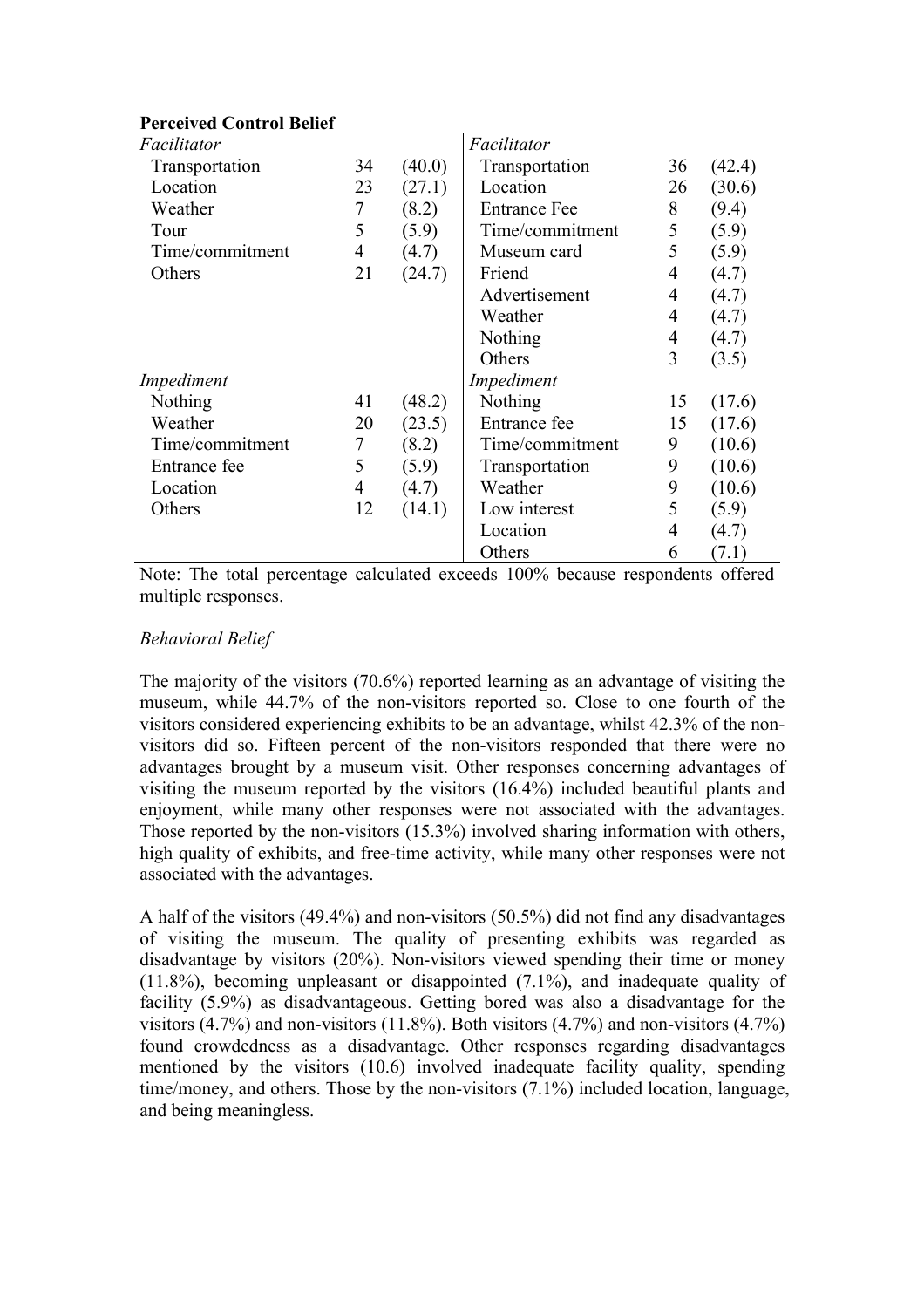### *Normative Beliefs*

Normative beliefs discuss the approval or disapproval of important others towards visiting the museum. More than thirty percent of the visitors (32.9%) and non-visitors (48.2%) felt their family member's approval or encouragement. Friends also play a part in approval of visiting the museum for visitors (22.4%) and non-visitors (27.1%). Advertising, such as people's and guidebook's reviews and recommendations, was found to be an approving source for the visitors (14.1%) and non-visitors (4.7%). The self played an important role in deciding the museum visit for the visitors (11.8%). Both the visitors and non-visitors reported that lecturers (8.2% and 14.1%, respectively), other people than already mentioned people (7.1% and 9.4%, respectively), and no one (3.5% and 11.8%, respectively) would approve of their visits.

Both the visitors (51.8%) and non-visitors (56.5%) reported that no one would disapprove of their museum visits. Family members played an important role in feeling being disapproved of their museum visits by the visitors (14.1%) and nonvisitors (9.4%). The visitors and non-visitors also regarded friends would disapprove of their museum visits (11.8% and 27.1%, respectively). Others influenced disapproving visiting the museum for visitors (7.1%) and non-visitors (5.9%).

# *Perceived Control Beliefs*

The findings revealed some facilitators and obstructs of visiting the museum. The visitors and non-visitors also recognized some facilitators and impediments of their museum visits. Both the visitors (40.0%) and non-visitors (42.4%) explained that transportation made their visits to the museum easy. The location of the museum facilitated their visits for some visitors (27.1%) and non-visitors (30.6%). Weather facilitated the visitors (8.2%) more than the non-visitors (4.7%). Time and/or other commitment was regarded as a facilitator by the visitors (4.7%) and non-visitors (5.9%). Participating in a tour encouraged the visitors (5.9%) to visit the museum. For the non-visitors, the entrance fee (9.4%), a museum card (5.9%), which offers the owner unlimited number of free entrance in a year, friends (4.7%) and advertising (4.7%). Other responses of the visitors (24.7%) included friends, advertisement, curiosity, entrance fee, museum card, and others. Those of the non-visitors (3.5%) included tour and university commitment.

Close to a half of the visitors (48.2%) did not perceive any impediment to visit the museum, although a smaller number of non-visitors (17.6%) did so. Weather was a constraint for the visitors (23.5%) and non-visitors (10.6%) as well as time and/or other commitment for the visitors  $(8.2%)$  and non-visitors  $(10.6%)$ . A larger number of the non-visitors viewed the entrance fee (17.6%) was an obstacle to visit the museum than the visitors (5.9%). A small number of both visitors (4.7%) and nonvisitors (4.7%) reported location of the museum was a difficulty. Transportation (10.6%) and lack of interest (5.9%) were a difficulty in visiting the museum for the non-visitor. Other responses (14.1%) by the visitors included transportation, language, visibility/signage of the museum, unfamiliarity with the city, and others. Other responses (7.1%) of the non-visitors involved friends and family, museum card, and others.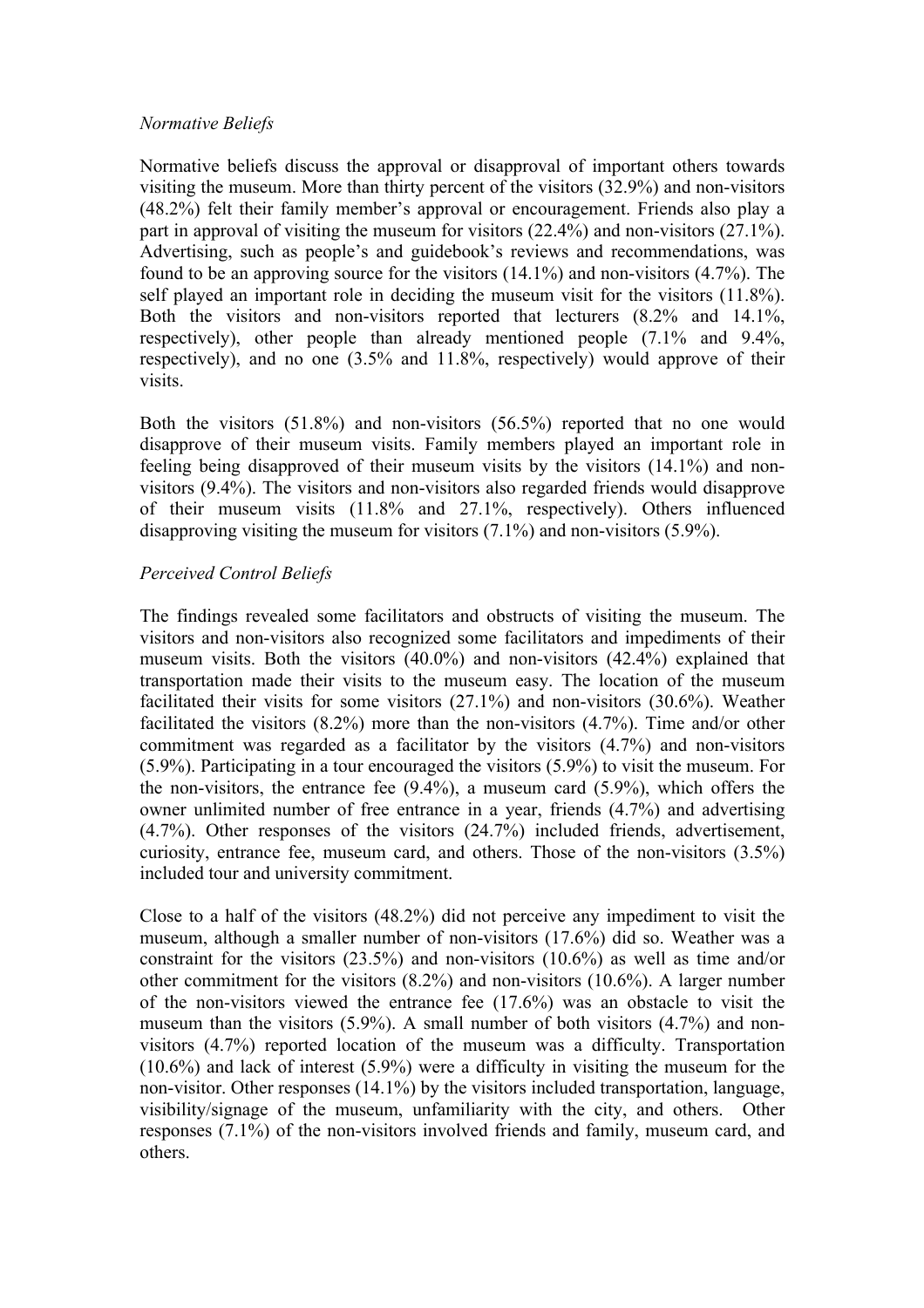#### **Discussion**

The findings of the research showed that both visitors and non-visitors perceived similar advantages and disadvantages of visiting the museum. More number of the visitor than the non-visitors perceived the positive outcomes of visiting the Antalya Museum, such as learning something new and experiencing the exhibits. Although none of the visitors reported any advantage of visiting the museum, a small percentage of the non-visitors reported so. These finding may indicate that people who haven't visited the museum perceive fewer or no benefits, which partially explains their lack of interest to visit the museum.

The disadvantages that were reported by the visitors who had viewed and experienced the exhibits were related to the quality of exhibit presentation, while those by the nonvisitors were experiencing boredom and unpleasantness/disappointment at viewing the exhibits. Additionally, although it was a small number, more numbers of the nonvisitors than visitors viewed time and entrance fee required to visit the museum as a disadvantage. These findings suggest two alternative actions to be taken by the museum. First, the exhibition design may be improved because the ways to present exhibits can influence how visitors experience and understand what is presented in the museum. The manner in which the exhibits are presented can be changed into a way that can attract and hold visitor's attention and interests. Second, the positive outcomes of visiting the museum, such as learning new facts and the quality collections, should be clearly communicated with the public, and thereby the museum would be recognized as worth spending time and money.

It was found that both the visitors and non-visitors perceived support from their family members and friends for their museum visits. The visitors seemed to be less influenced by other individuals than non-visitors but felt social pressure from advertisement and have determined their visits by themselves. Advertising is critical particularly for tourists to decide on where to visit. As museums are generally one of the major attractions at the travel destination (Brida et al., 2012b; Jansen-Verbeke & Rekom, 1996), the information about the museum can contribute to the decisionmaking of tourists. The visibility of the museum should be heightened in order for tourists to be aware of the museum. It is also suggested that a communication message in advertisement emphasizing the family support may be effective to attract people, particularly those who have not visited the museum. For example, a message may look like "the museum is for family recreation", "your child learns at the museum", or "share your knowledge with your children." If the museum is viewed as a place for holiday activity and family recreation, it will more likely be recalled or at least aware of when people make a holiday plan.

The accessibility to the museum appeared to be a major facilitator for the museum visits. Both the visitors and non-visitors perceived that the transportations to and location of the museum had made or will make them easy to visit the museum. This showed that the museum embraces a strong advantage in attracting visitors. Additionally, the cost of visiting the museum was a constrain for the non-visitors, which supported the previous research by Brida et al. (2012a) who found entrance fees discouraged repeat visits, particularly for those in a low income group. This finding suggests widely advertising a museum card that offers an unlimited entree in a year for residents in Turkey. The museum card allows the owners to visit almost all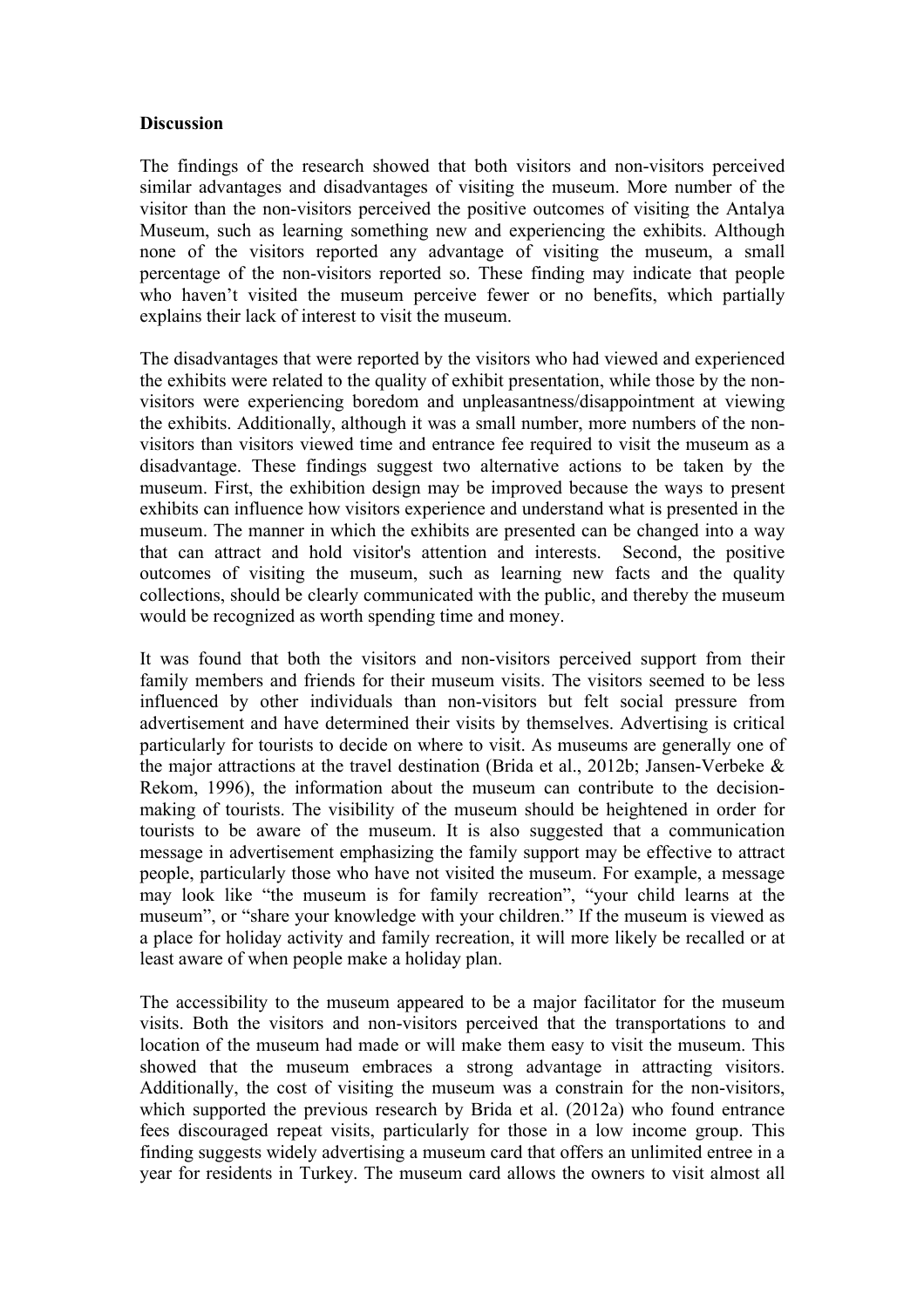public and many of private museums and heritage sites across the nation with one time fee. It may be helpful to communicate with the public about the benefits that can be gained from visiting the museum and the worth of paying for them.

Additionally, it should be noted again that almost a half of the visitors did not perceive any constrains to visit the museum, while a small number of the non-visitors did so. Some of the non-visitors also reported the no advantages derive from visiting the museum, and a wider range of disadvantages were reported by the non-visitors than the visitors. These findings may indicate that non-visitors were likely to identify a reason for not visiting the museum in order to justify their action, which may be explained by cognitive dissonance theory (Festinger, 1957) that postulates a tendency for individuals to seek consistency between their attitudes and behaviors. It may be advisable for the museum to try to alter the non-visitors' attitudes toward visiting the museum in a favorable manner, which may consequently lead to favorable cognition and/or behavior as well. Communicating with the public about the advantages of the museum – learning, great collections, location, and museum card - in a way to influence their attitudes is needed.

#### **Major differences between the visitors and non-visitors**

The most frequently mentioned responses were identical in all three beliefs for visitors and non-visitors. Second or third most frequently reported items might be a significant indicator to differentiate between the visitors and non-visitors. For example, non-visitors reported that visiting the museum did not produce a benefit for them while it creates boredom, which may indicate a need to communicate positive outcomes of the museum visits with the public. For the current museum visitors, weather seemed to have influenced their decision to visits. The ability or at least willingness to pay for the entrance fee may be a key differentiator among individuals who did and did not visit the museum. People who currently do not go to the museum may have likely found variety of reasons for not visiting the museum to justify themselves.

#### **Suggestions for the museum**

The knowledge of the beliefs of current and potential visitors on the museum visit will provide a guideline to develop a promotion strategy to encourage their visits to the museum. The findings of this research suggested the following actions for the Antalya Museum to take in order to promote the museum visits:

- The expected benefits gained from visiting the museum should be communicated with the public, such as learning and experiencing the quality collections, and thereby the museum would be perceived to be worth spending time and money by both visitors and non-visitors.
- The benefits of a museum card should be clearly communicated with local residents for their purchase, so that they may view the entrance fee as inexpensive.
- Advertisement of the museum should be carried out through a wide variety of vehicles, such as guidebooks, magazines, brochures, tour guides, and hotel concierges, so as to reach individuals who may not be aware of the museum as their holiday activity or tourist attraction.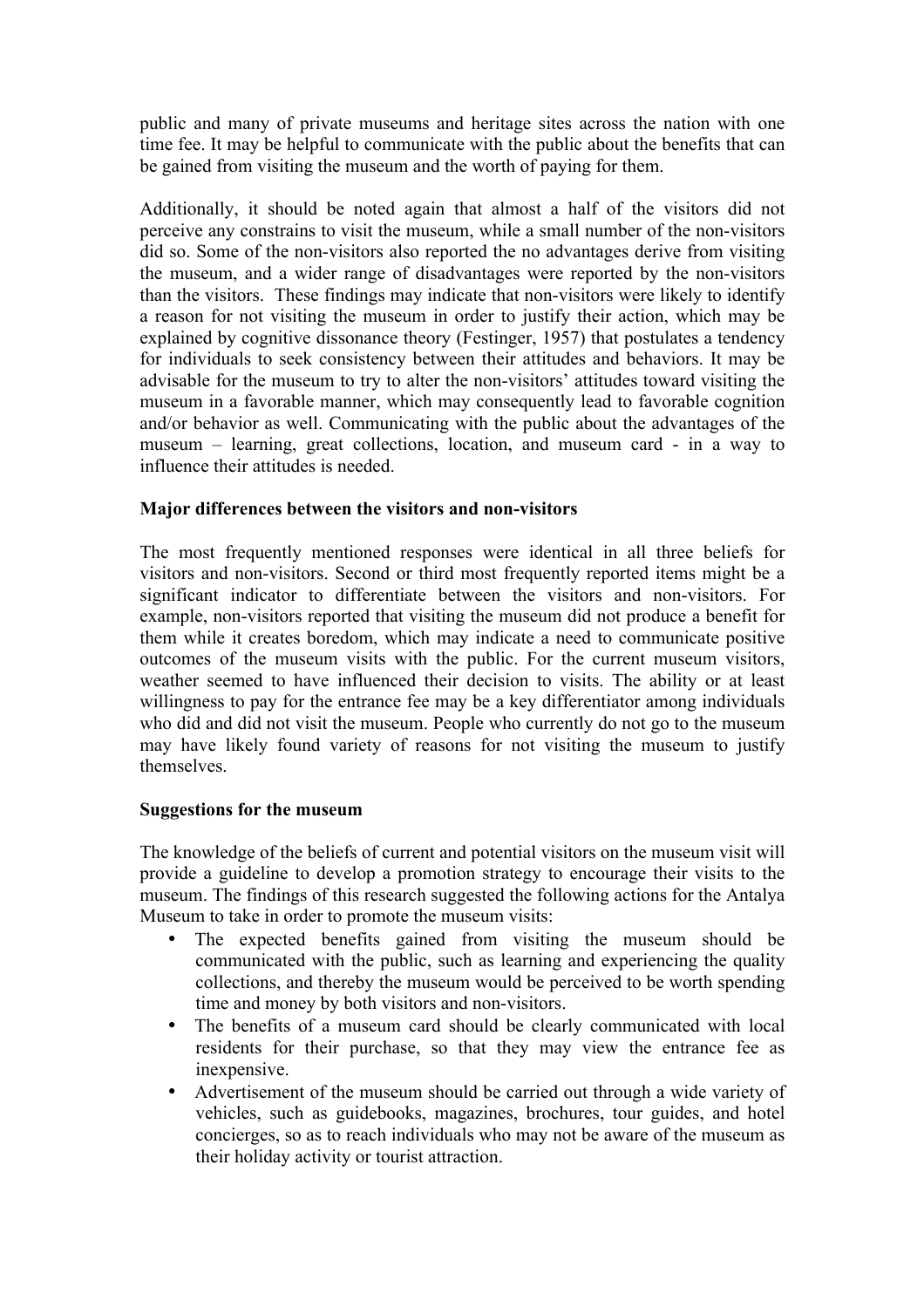- An easy access to the museum in a central downtown location should be clearly described in a promotional message.
- The museum can be promoted as a weather accommodating activity, such as for rainy days, cold temperature, and too hot to be outside.
- Family support for the museum visit may be emphasized, such that children likes to go or wife/husband wants to go together, so as to regard the museum visits as family recreation or a good day out.
- The exhibition design can be improved in a way that can attract and hold visitor's attention and interests.

# **Limitations**

Careful attention should be paid when interpreting the results. The convenient sampling did not allow the researchers to obtain representative responses to generalize the findings. Systematic random sampling is suggested. Data collection took place only in one month and should be carried out for a longer period of time or across seasons so as not to be influence by potential seasonal differences. Qualitative responses from visitors and non-visitor should also be quantitatively collected and analyzed so as to project the results to the population.

# **Conclusion and implications for future research**

The theory of planned behavior (TPB) framework helped uncovering the salient beliefs on visiting the Antalya Museum, and belief elicitation was found to be informative to guide the design of promotional communication messages to current and future visitors to the museum. The most frequently mentioned responses were identical in all three belief categories for visitors and non-visitors. The second or third major response can be taken into consideration in developing a marketing strategy. Only a range of three types of beliefs was qualitatively revealed, and the importance and weight of each of these beliefs will need to be quantitatively examined in future, so that which type of belief and what specific message may be focused on in order to promote museum visits.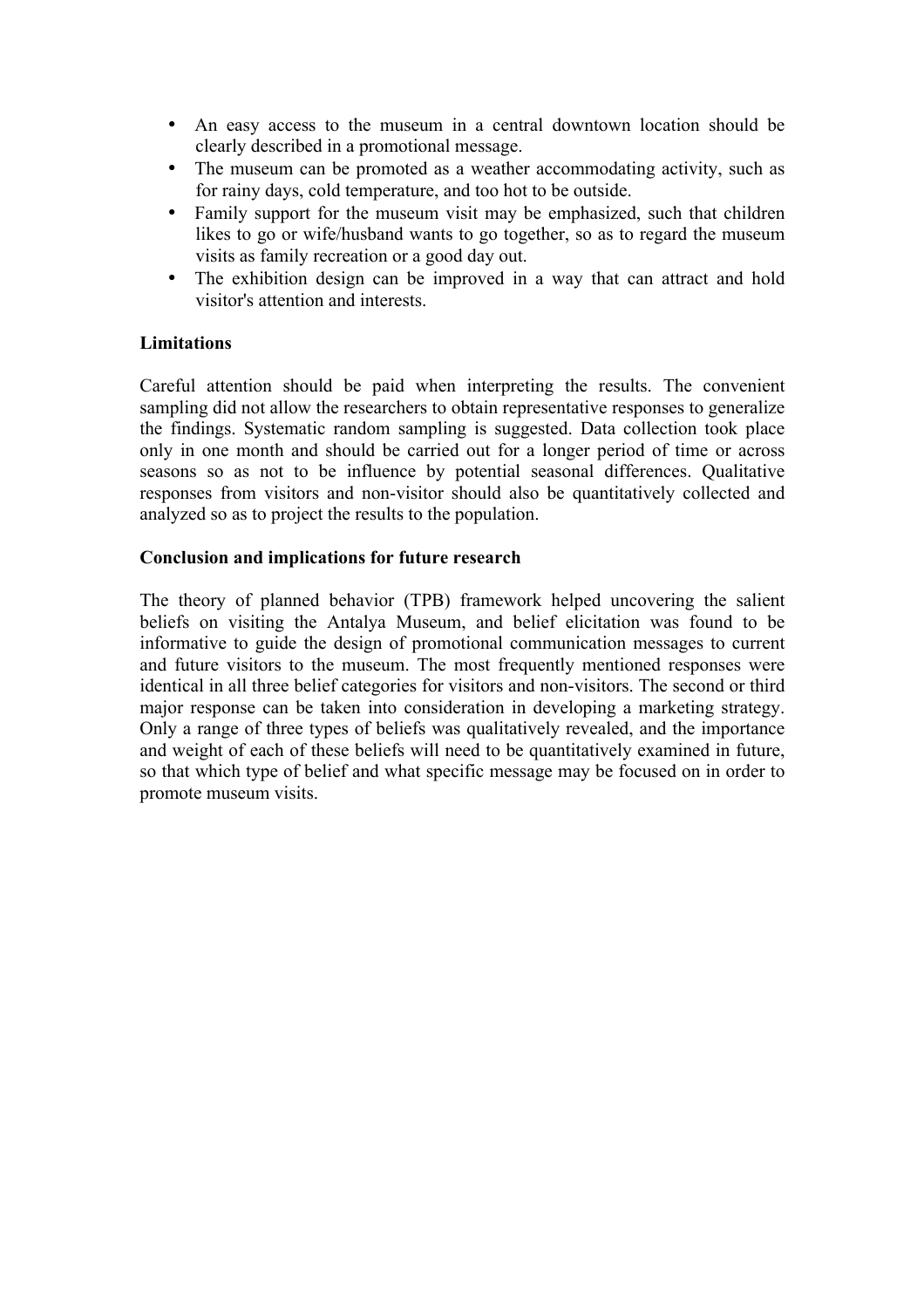#### **References**

Ajzen, I. (1991). The theory of planned behavior. *Organizational behavior and human decision processes, 50*, 179-211.

Ajzen, I. (2012). The theory of planned behavior. In P. A. M. Lange, A. W. Kruglanski, & E. T. Higgins (Eds.), *Handbook of theories of social psychology* (pp. 438-459). London, U.K. : Sage Publications Ltd.

American Association of Museums. (2012). TrendWatch2012. Museums and the pulse of the future. Retrieved from http://romatrepress.uniroma3.it/ojs/index.php/museum/article/view/289/286

Axelsen, M. (2007). Visitors' Motivations to Attend Special Events at Art Galleries: An Exploratory Study. *Visitor Studies, 10*(2), 192-204. doi:10.1080/10645570701585285

Brida, J. G., Disegna, M., & Scuderi, R. (2013). Visitors of two types of museums: A segmentation study. *Expert Systems with Applications, 40*(6), 2224-2232. doi:http://dx.doi.org/10.1016/j.eswa.2012.10.039

Brida, J. G., Meleddu, M., & Pulina, M. (2012a). Factors influencing the intention to revisit a cultural attraction: The case study of the Museum of Modern and Contemporary Art in Rovereto. *Journal of Cultural Heritage, 13*(2), 167-174. doi:http://dx.doi.org/10.1016/j.culher.2011.08.003

Brida, J. G., Meleddu, M., & Pulina, M. (2012b). Understanding Urban Tourism Attractiveness. *Journal of Travel Research, 51*(6), 730-741. doi:doi:10.1177/0047287512437858

Burton, C., Louviere, J., & Young, L. (2009). Retaining the visitor, enhancing the experience: identifying attributes of choice in repeat museum visitation. *International Journal of Nonprofit and Voluntary Sector Marketing, 14*(1), 21-34. doi:10.1002/nvsm.351

Falk, J. H. (2006). An Identity-Centered Approach to Understanding Museum Learning. *Curator: The Museum Journal, 49*(2), 151-166. doi:10.1111/j.2151- 6952.2006.tb00209.x

Falk, J. H. (2009). *Identity and the museum visitor experience*. Walnut Creek, CA: Left Coast Press Inc.

Falk, J. H., & Dierking, L. D. (2000). *Learning from Museums*. Walnut Creek, CA: Altamira Press.

Falk, J. H., Heimlich, J., & Bronnenkant, K. (2008). Using Identity-Related Visit Motivations as a Tool for Understanding Adult Zoo and Aquarium Visitors' Meaning-Making. *Curator, 51*(1), 55-79. doi:10.1111/j.2151-6952.2008.tb00294.x